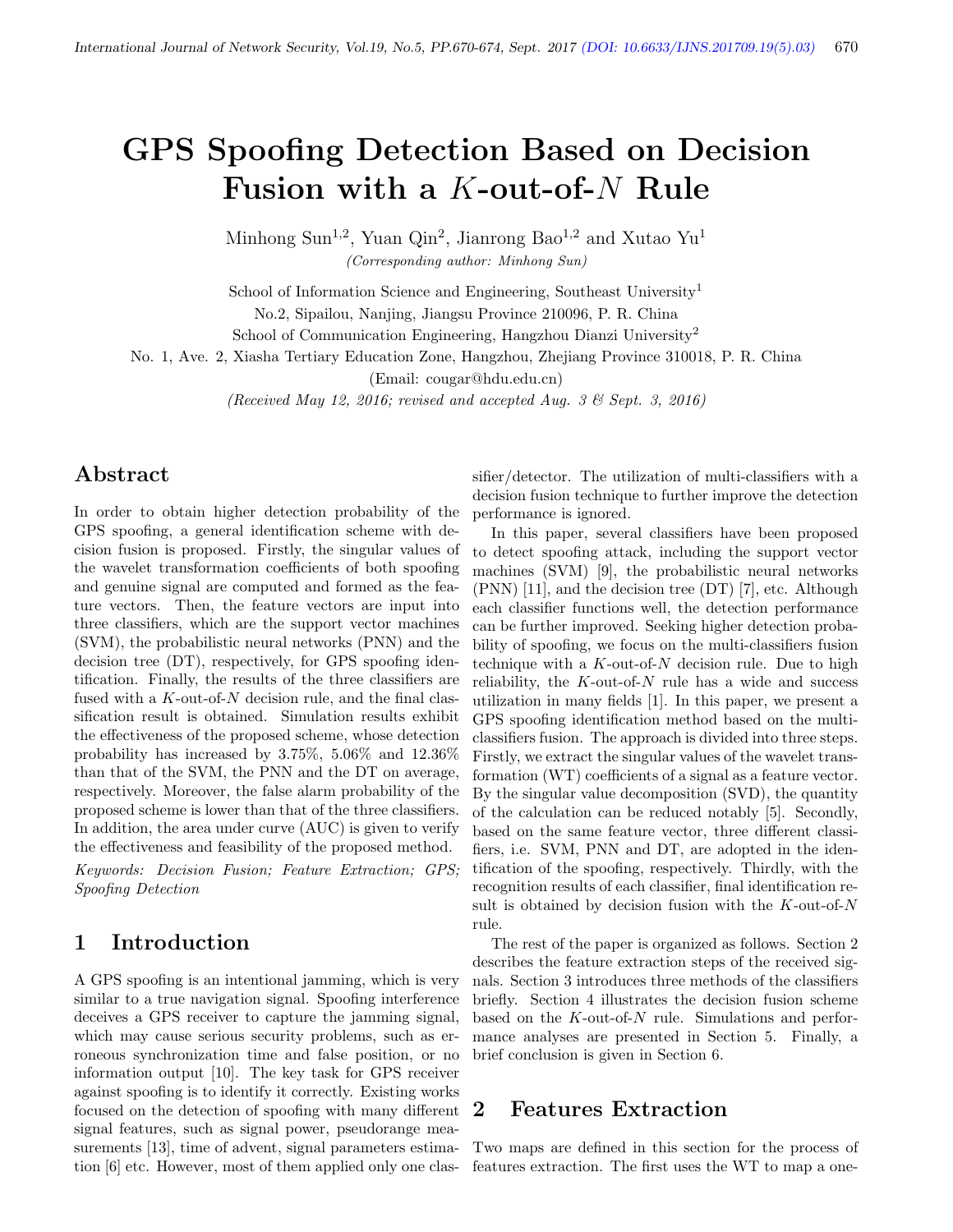dimensional (1-D) received signal to a two-dimensional (2-D) time-frequency matrix, and the second maps the 2-D signal to a 1-D vector with SVD.

#### 2.1 WT

Assuming the received signal in a navigation receiver is  $x(t)$ , we can define a map as

$$
f[x(t)] \to W
$$

where  $f[\cdot]$  is a WT operator, **W** is a time-frequency matrix and it can be represented as  $W = [d_1, d_2, \cdots, d_i, a_i].$ The columns of  $W$  are represented by

$$
d_j = V_j x(t) = \frac{1}{\sqrt{2}} \sum_{n \in \mathbb{Z}} g(n) S_{j-1} x(t - 2^{j-1} n)
$$
  

$$
a_j = S_j x(t) = \frac{1}{\sqrt{2}} \sum_{n \in \mathbb{Z}} h(n) S_{j-1} x(t - 2^{j-1} n)
$$

where  $n$  and  $j$  denote the filter and decomposition level, respectively;  $h(n)$  and  $g(n)$  indicate the low-pass and high-pass decomposition filters, respectively;  $S_i$  and  $V_j$ denote the approximation coefficients and the detail coefficients of level  $j$ , respectively.

#### 2.2 SVD

SVD is an effective method to reduce data dimension. Utilizing the SVD of a matrix in computations has the advantage of being more robust to numerical errors. The SVD exposes the geometric structure of a matrix, which is an important aspect in many matrix calculations. Then the second map is defined by the following expression as

$$
g[\boldsymbol{W}] \to \boldsymbol{\theta}.
$$

## 3 Classifiers

Because of their good classification performance and wide applications, three main approaches, i.e. SVM, PNN and DT, are chosen for the identification of the GPS spoofing in our scheme.

#### 3.1 SVM

The SVM is based on the Vapnik-Chervonenks dimension of statistical learning theory and structural risk minimization inductive principle, which can deal with small samples, non-linear and high dimension pattern recognition problems [12]. Moreover, it does not suffer from overfitting and it has good ability of generalization. The decision function of it can be represented as

$$
f(x) = \text{sgn}\left(\sum_{i=1}^{l} \alpha_i y_i K(\boldsymbol{x}_i, \boldsymbol{x}) + b\right)
$$

where  $x_i$  is the support vector,  $y_i \in \{-1, 1\}$  is the class la-

multiplier, b is the classification threshold,  $sgn(\cdot)$  is the signum function. Comparing with other kernel functions, radial basis kernel function (RBF) has the advantage of higher precision, less parameters, and better performance [12]. Hence, a RBF is applied in our case and it is expressed as

$$
K(\boldsymbol{x}_i, \boldsymbol{x}) = \exp\{-\|\boldsymbol{x}_i - \boldsymbol{x}\|^2/\sigma^2\}
$$

where  $\sigma^2$  is the kernel parameter.

#### 3.2 PNN

The PNN is a parallel algorithm with supervised learning which uses Bayes decision rule and Parzen window [8]. Especially in the application of solving the classification problems, the superiority of it is obvious. It can use linear learning algorithm to accomplish the work by nonlinear learning algorithm, while it keeps the nonlinear features such as high accuracy of the algorithm.

The output of the output layer can be expressed as

$$
if \t n_j = \max_k(n_k) \t y_j = 1 \t else \t y_j = 0
$$

where *n* denotes the output of summation layer,  $k$  is the number of samples in training set,  $j$  indicates the number of max layers. The probability value  $n_j$  corresponding to the maximum is 1, i.e.  $y_j = 1$  and the rest values are 0, i.e.  $y_j = 0$ .

#### 3.3 DT

A decision tree has a flowchart-like tree structure, where each non-leaf node denotes a test on a pattern attribute, each branch represents an outcome of the test, and each leaf node is labeled by a class [3]. Up to now, many approaches have been proposed for decision trees, such as ID3 and C4.5 [3]. We use C4.5 which is an extension of ID3. C4.5 algorithm selects properties by information gain ratio, which is written as

$$
GainRatio(\boldsymbol{S}, \boldsymbol{A}) = \frac{Gain(\boldsymbol{S}, \boldsymbol{A})}{SplitInformation(\boldsymbol{S}, \boldsymbol{A})}
$$

where  $S$  and  $\vec{A}$  denote the sample set and the properties, respectively.  $Gain(S, A)$  and  $SplitInformation(S, A)$ are the information gain and split information, respectively.

## 4 Decision Fusion

In order to make a more accurate decision for the spoofing detection, a decision fusion approach is presented and capable of overcoming the disadvantage of single classifier, and eliminating the system uncertainty. The  $K$ -out-of- $N$ rule is also selected for the decision fusion.

bel,  $K(\mathbf{x}_i, \mathbf{x})$  is the kernel function,  $\alpha_i$  is the Lagrangian the *i*th classifier to decide the real signal or the deceptive Each classifier is independent. The binary decision at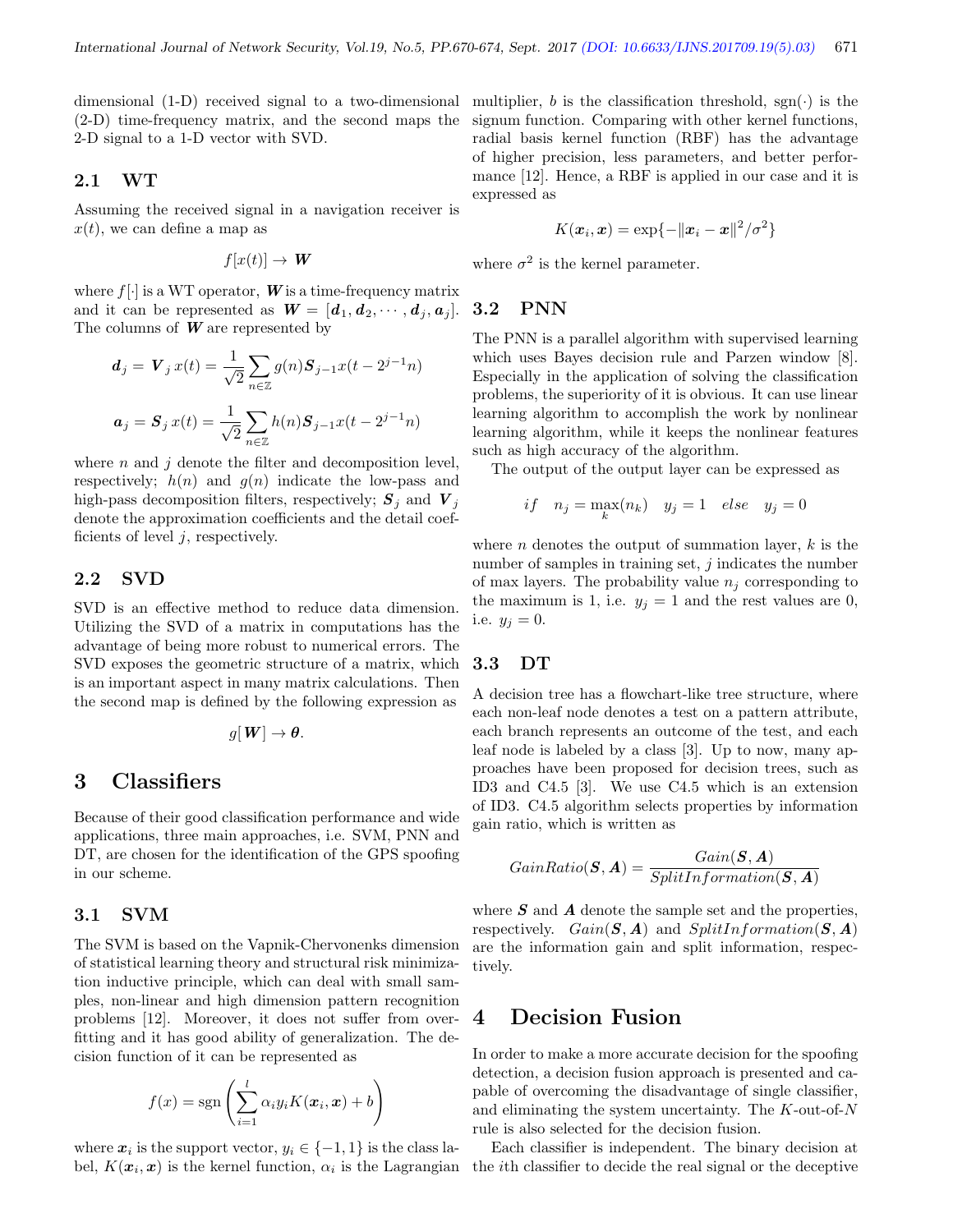jamming is given by

the whole system is given as

$$
\left\{\begin{array}{ll}H_0: \ u_i=0\\H_1: \ u_i=1\end{array}\right.
$$

where  $i = 1, 2, \dots, N$ ,  $H_0$  represents the real signal,  $H_1$ represents the spoofing signal, N is the number of classifiers, and  $u_i$  is the output of the *i*<sup>th</sup> classifier.

The results above are input into the fusion center with the  $K$ -out-of- $N$  rule. The following expression describes the  $K$ -out-of- $N$  rule, i.e.

$$
\begin{cases}\nH_0: u_i = 0 \text{ if } \sum_{i=1}^N u_i < K \\
H_1: u_i = 1 \text{ if } \sum_{i=1}^N u_i \ge K\n\end{cases} \tag{1}
$$

where  $u_0$  is the final decision. The Equation (1) demonstrates that if the sum of the outputs of  $N$  classifiers is larger than or equal to  $K$ , the spoofing signal is detected, i.e.,  $H_1$ . Otherwise, the received signal is a real one, i.e.,  $H_0$ . Then the OR rule corresponds to the case of  $K = 1$ and the AND rule corresponds to the case of  $K = N$ .

The overall performance of detection is evaluated by two indicators, such as the overall detection probability (PD) and the overall false alarm probability (PF). PD and PF are expressed respectively as follows [1]

$$
P_D = \sum_{j=k}^{N} \sum_{\sum u_i=j} \prod_{i=1}^{N} (P_{di})^{u_i} (1 - P_{di})^{1 - u_i}
$$

$$
P_F = \sum_{j=k}^{N} \sum_{\sum u_i=j} \prod_{i=1}^{N} (P_{fi})^{u_i} (1 - P_{fi})^{1 - u_i}
$$

where  $P_{di}$  and  $P_{fi}$  represent the detection probability  $p(H_1|H_1)$  and false alarm probability  $p(H_1|H_0)$  of the *i*th classifier, respectively.

### 5 Simulations and Analyses

In this section, the performance of the detection based on decision fusion method is simulated and analyzed, to verify the effectiveness of the proposed algorithm. Both the detection probability and false alarm probability are used in the analyses with numerical computations.

Suppose that a GPS signal is a  $C/A$  code signal with QPSK modulation. SNR is set from 2dB to 14 dB with a step of 1dB. Then, the experiments with  $K$ -out-of-N rule and three single classifiers are carried out. In order to generate a spoofing jamming signal, which is very similar to a real satellite navigation transmitter, a Hammerstein model is used [2], which is composed of a static nonlinear subsystem followed by a dynamic linear subsystem. A satellite transmitter or a spoofer is regarded as a static nonlinear subsystem, which is modeled as a memoryless polynomial model. The wireless channel is regarded as a dynamic linear subsystem, which is expressed as a FIR filter. The relationship between the input and output of

$$
y(n) = \sum_{k=0}^{N-1} h_k \sum_{i=1}^{M} b_{2i-1} |d(n-k)|^{2i-2} d(n-k) + w(n)
$$

where  $M$  is the number of the polynomial coefficients,  $d(n)$  denotes the input signal,  $b_{2i-1}$  is the polynomial coefficients,  $h_k$  is the channel response coefficient, N denotes the order of FIR filter,  $W(n) \sim \mathcal{N}(0, \sigma^2)$  indicates additive Gaussian white noise (AWGN). Different systems are simulated with different vectors of the parameters  $[b_{2i-1}, h_k]$ . Two training sets consisting of 1500 sample signals per class, and two test sets consisting of 500 sample signals per class are generated by the Hammerstein model. Each sample signal contains 500 points.

Two sets of parameters are set and shown in Table 1. One is from the satellite transmitter, and the other is from the spoofer. The two models' parameters are set to be very close to each other, for the spoofing signals are very similar to the real ones.

With the foregoing features extraction method, the feature vectors are calculated. The average singular values of the real signal and the jamming signal are shown in Table 2 for the case of the SNR being 10dB.

For each SNR, 200 independent experiments were run. The outputs of each classifier and the final detection results on the basis of the K-out-of-N rule are obtained. The detection curves are illustrated in Figure 1 and Figure 2.

From Figure 1, we can see that the detection probability is increased with the increasing of the SNR values. The average detection probability of the decision fusion method has increased by 3.75%, 5.06% and 12.36% than that of the SVM, the PNN and the DT, respectively. Hence, cooperation among classifiers can be used in order to improve the reliability of the detection results. From Figure 2, it is evident that the false alarm probabilities of the four methods are lower than 0.1. The average false alarm probability of decision fusion method has decreased by 1.25% than that of the SVM, by 3.70% than that of the PNN, and by 7.28% than that of the DT, respectively. Therefore, the detection performance of the three classifiers is improved by the decision fusion method.

Receiver operating characteristic (ROC) curve is commonly used to characterize the detection performance. However, with this metric, the performance comparison with multiple classifiers would be difficult. An alternative metric, based on the area under the ROC curve (AUC) seems appropriate in this situation. The AUC can be calculated by

$$
AUC = \frac{S_0 - n_0(n_0 + 1)/2}{n_0 n_1}
$$

where  $n_0$  and  $n_1$  are the numbers of positive and negative samples, respectively, and  $S_0 = \sum r_i$ , where  $r_i$  is the rank of the ith positive example in the ranked list [4].

The larger value of AUC is, the better performance of the classifier will have. The AUC values for the four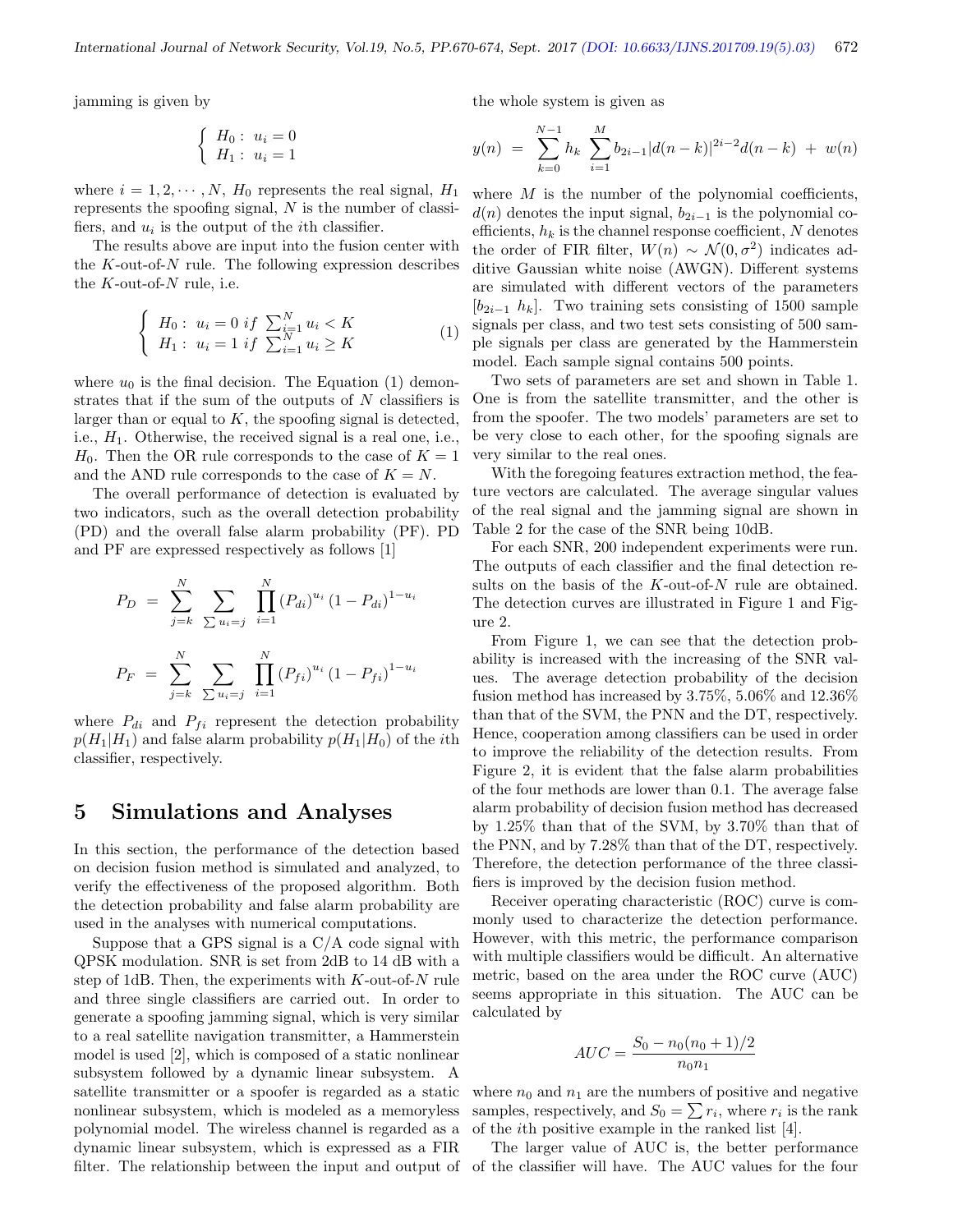|             | parameter $\boldsymbol{b}$ of the nonlinear subsystem |           |           |           | parameter $h$ of the linear subsystem |        |        |  |
|-------------|-------------------------------------------------------|-----------|-----------|-----------|---------------------------------------|--------|--------|--|
|             | b1                                                    | 03        | O5        | 07        |                                       | no     | nз     |  |
| Transmitter |                                                       | $-0.0735$ | $-0.0986$ | -0.0547   | 0.9906                                | 0.0628 | 0.0079 |  |
| Spoofer     |                                                       | $-0.0728$ | $-0.0976$ | $-0.0542$ | 0.9807                                | 0.0622 | 0.0078 |  |

Table 1: Parameters configuration

Table 2: Singular values of signals (SNR=10dB)

|                                     | Singular Values |  |                             |  |         |                       |                                                                     |      |
|-------------------------------------|-----------------|--|-----------------------------|--|---------|-----------------------|---------------------------------------------------------------------|------|
| Real signal                         | 57.43           |  |                             |  |         |                       | $45.01$   $36.43$   $32.50$   $27.24$   $23.90$   $20.95$   $16.19$ | 9.48 |
| Spoofing signal $\vert 56.00 \vert$ |                 |  | $43.89$   $35.51$   $31.71$ |  | 26.56 l | $\vert$ 23.30 $\vert$ | $\mid$ 20.43 $\mid$ 15.78                                           | 9.24 |

methods with different SNR are shown in Table 3. By comparing the AUC, we draw a conclusion that the performance of the decision fusion method is better than the other three methods with a single classifier.

Table 3: AUC comparison

| AUC        | 5dB    | 10dB   | 15dB   |
|------------|--------|--------|--------|
| <b>SVM</b> | 0.8931 | 0.9535 | 0.9801 |
| <b>PNN</b> | 0.8357 | 0.9401 | 0.9890 |
| DТ         | 0.7962 | 0.8731 | 0.9070 |
| K/N        | 0.9030 | 0.9672 | 0.9900 |



# 6 Conclusion

We have shown that the overall detection precision of GPS spoofing jamming is improved by using a decision fusion method with the  $K$ -out-of- $N$  rule. A spoofing signal is detected if at least  $K$  out of  $N$  classifiers have made the same decision. As cooperation among classifiers, the reliability of the detection results is improved. Simulation results are presented to demonstrate the effectiveness of the approach, whose detection probability is higher than that of the three classifiers, i.e. SVM, PNN and DT, and the false alarm probability is lower than that of the three classifiers, in the case of SNR ranging from 2dB to 14dB. Furthermore, it is illustrated with AUC that the proposed method is more effective than the methods with only a single classifier.

# Acknowledgments

This work was supported by the Natural Science Foundation of China (No.61271214, No.61471152), by the Postdoctoral Science Foundation of Jiangsu Province (No.1402023C) and by the Zhejiang Provincial Natural Science Foundation of China (No. LZ14F010003).

Figure 1: Detection probability comparison between fusion and single classifier



Figure 2: False alarm probability comparison between fusion and single classifier